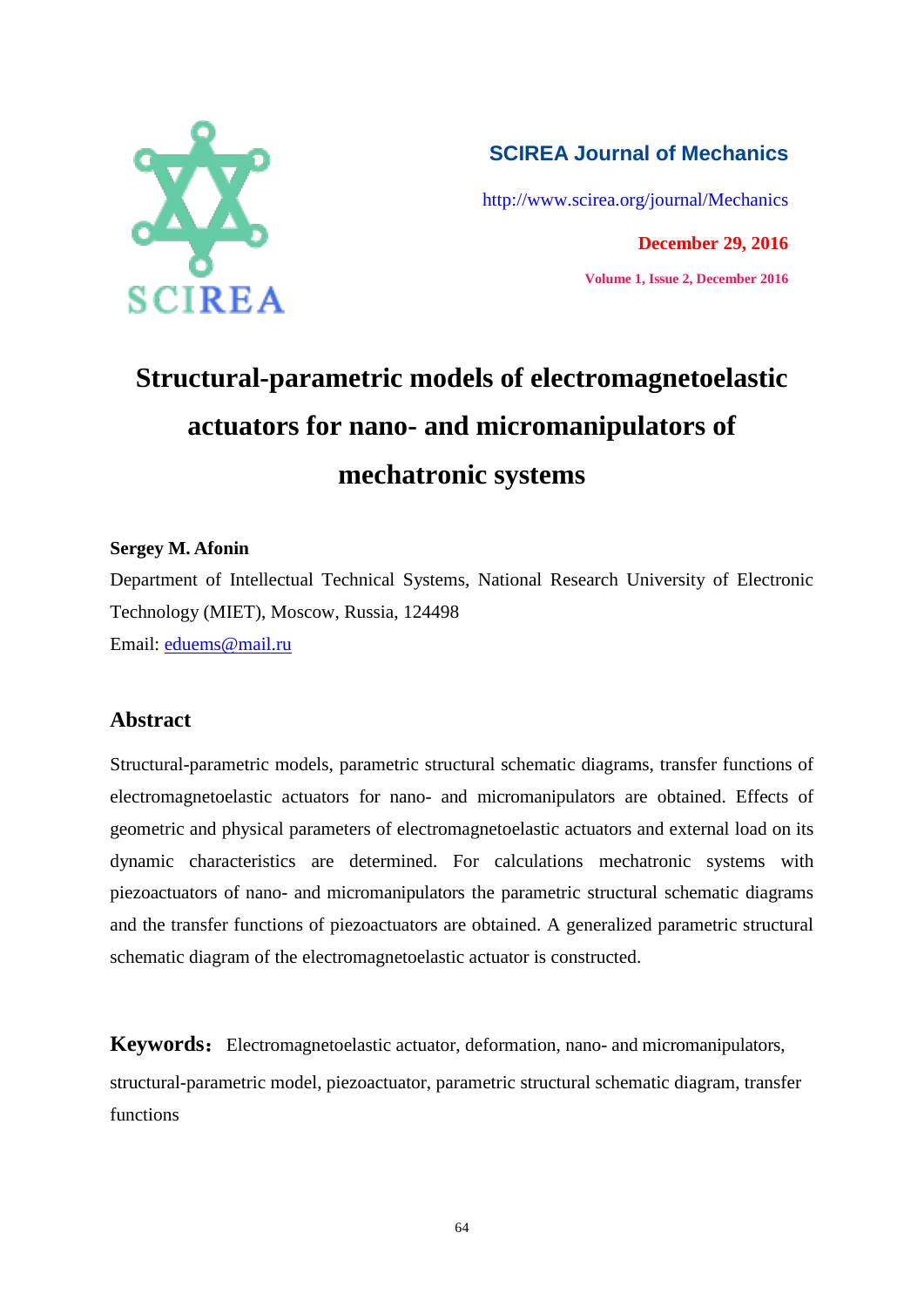#### **1. Introduction and statement of problem**

Electromechanical actuators for nano- and micromanipulators operate within working loads providing elastic deformations of actuators. Piezoactuator - piezomechanical device intended for actuation of mechanisms, systems or management based on the piezoelectric effect, converts electrical signals into mechanical movement or force. The application of electromechanical actuators based on electromagnetoelasticity (piezoelectric, piezomagnetic, electrostriction, and magnetostriction effects) is promising in nanotechnology, nanobiology, power engineering, microelectronics, astronomy for large compound telescopes, antennas satellite telescopes and adaptive optics equipment for precision matching, compensation of temperature and gravitation deformations, and atmospheric turbulence via wave front correction  $[1 - 4]$ .

In the present paper is solving the problem of building the structural parametric model of the electromagnetoelastic actuator in contrast its electrical equivalent circuit  $[5 - 7]$ . By solving the wave equation with allowance methods of mathematical physics for the corresponding equation of electromagnetoelasticity, the boundary conditions on loaded working surfaces of a electromagnetoelastic actuator, and the strains along the coordinate axes, it is possible to construct a structural parametric model of the actuator. The transfer functions and the parametric structure schemes of the piezoactuators are obtained from a set of equations describing the corresponding structural parametric models of the piezoelectric actuators for nano- and micromanipulators of the mechatronic systems  $[8 - 21]$ .

The piezoactuator of nanometric movements operates based on the inverse piezoeffect, in which the motion is achieved due to deformation of the piezoelement when an external electric voltage is applied to it. Piezoactuators for drives of nano- and micrometric movements provide a movement range from several nanometers to tens of microns, a sensitivity of up to 10 nm/V, a loading capacity of up to 1000 N, the power at the output shaft of up to 100 W, and a ransmission band of up to 1000 Hz [22].

The investigation of static and dynamic characteristics of a piezoactuator for nano- and micromanipulators as the control object is necessary for calculation the piezodrive for control systems of nano- and micrometric movements. At the nano- and microlevels, piezoactuators are used in linear nano- and microdrives and micropumps. Piezoactuators are used in the majority of nanomanipulators for scanning tunneling microscopes (STMs), scanning force microscopes (SFMs), and atomic force microscopes (AFMs). Nanorobotic manipulators with nano- and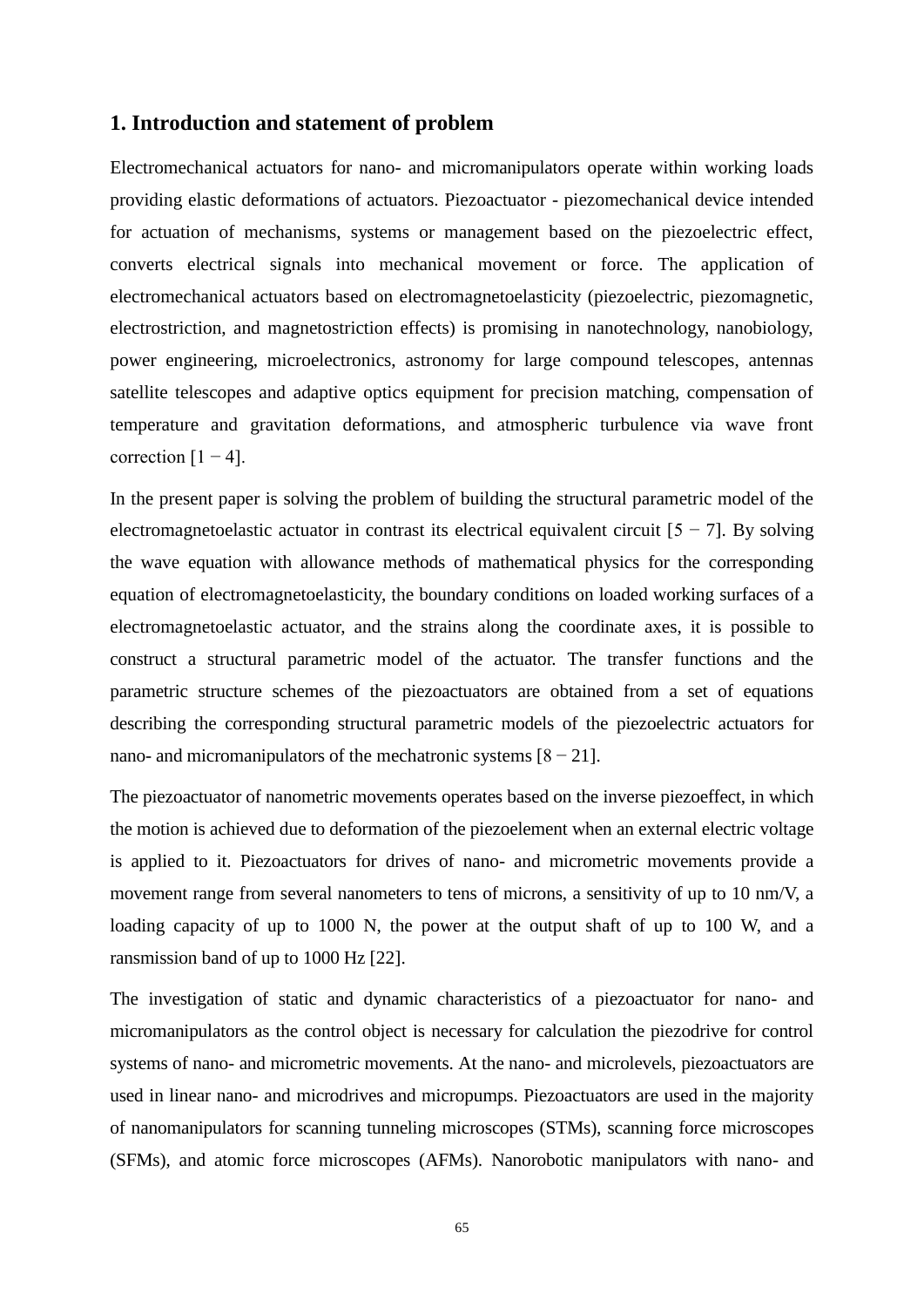microdisplacements with piezoactuators based are a key component in nano- and microdisplacement nanorobotic systems [23 − 28].

## **2.Structural-parametric models and transfer functions of electromagnetoelastic actuators**

Deformation of the piezoactuator corresponds to its stressed state. If the mechanical stress *T* is created in the piezoelectric element, the deformation *S* is formed in it. There are six stress components  $T_1$ ,  $T_2$ ,  $T_3$ ,  $T_4$ ,  $T_5$ ,  $T_6$ , the components  $T_1 - T_3$  are related to extensioncompression stresses,  $T_4 - T_6$  to shear stresses.

The matrix state equations [7] connecting the electric and elastic variables for polarized ceramics have the form

$$
\mathbf{D} = \mathbf{d}\mathbf{T} + \boldsymbol{\varepsilon}^T \mathbf{E} \,, \tag{1}
$$

$$
\mathbf{S} = \mathbf{s}^E \mathbf{T} + \mathbf{d}^t \mathbf{E} \,. \tag{2}
$$

Here, the first equation describes the direct piezoelectric effect, and the second - the inverse piezoelectric effect; **S** is the column matrix of relative deformations; **T** is the column matrix of mechanical stresses; **E** is the column matrix of electric field strength along the coordinate axes; **D** is the column matrix of electric induction along the coordinate axes;  $s^E$  is the elastic compliance matrix for  $E = const$ ; and  $\mathbf{d}^t$  is the the transposed matrix of the piezoelectric modules.

In polarized ceramics PZT there are five independent components  $s_{11}^E$ ,  $s_{12}^E$ ,  $s_{13}^E$ ,  $s_{33}^E$ ,  $s_{55}^E$  in the elastic compliance matrix, three independent components  $d_{33}$ ,  $d_{31}$ ,  $d_{15}$  in the transposed matrix of the piezoelectric modules and three independent components  $\varepsilon_{11}^T$ ,  $\varepsilon_{22}^T$ ,  $\varepsilon_{33}^T$  in the matrix of dielectric constants.

The equation of electromagnetoelasticity of the actuator [7] has the form

$$
S_i = s_{ij}^{E, H, \Theta} T_j + d_m^{H, \Theta} E_m + d_{mi}^{E, \Theta} H_m + \alpha_i^{E, H} \Delta \Theta ,
$$
\n<sup>(3)</sup>

where  $S_i$  is the relative deformation along the axis *i*, *E* is the electric field strength, *H* is the magnetic field strength,  $\Theta$  is the temperature,  $s_{ij}^{E,H,\Theta}$  is the elastic compliance for  $E = const$ , *H* = const,  $\theta$  = const,  $T_j$  is the mechanical stress along the axis *j*,  $d_{mi}^{H, \Theta}$  is the piezomodule, i.e.,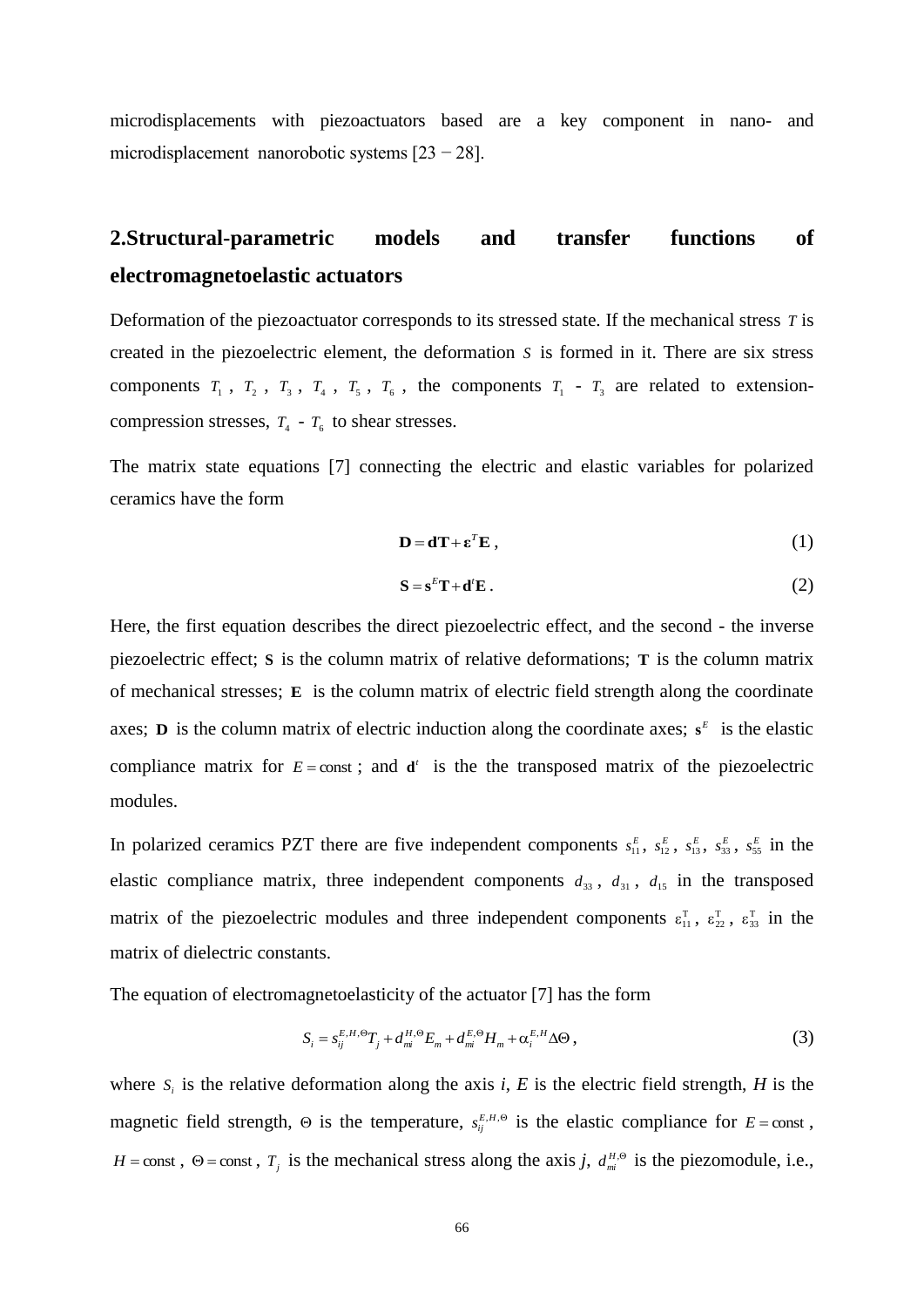the partial derivative of the relative deformation with respect to the electric field strength for constant magnetic field strength and temperature, i.e., for  $H = const$ ,  $\Theta = const$ ,  $E_m$  is the electric field strength along the axis *m*,  $d_{mi}^{E, \Theta}$  is the magnetostriction coefficient,  $H_m$  is the magnetic field strength along the axis *m*,  $\alpha_i^{E,H}$  is the coefficient of thermal expansion,  $\Delta\Theta$  is deviation of the temperature  $\Theta$  from the value  $\Theta$ =const,  $i = 1, 2, ..., 6, j = 1, 2, ..., 6$ ,  $m = 1, 2, 3$ .

When the electric and magnetic fields act on the electromagnetoelastic actuator separately, we have the equations [7]

as the equation of inverse piezoelectric effect:

 $S_3 = d_{33}E_3 + s_{33}E_3$  for the longitudinal deformation when the electric field along axis 3 causes deformation along axis 3,

 $S_1 = d_{31}E_3 + s_{11}^{E}T_1$  for the transverse deformation when the electric field along axis 3 causes deformation along axis 1,

 $S_5 = d_{15}E_1 + s_{55}E_5$  for the shift deformation when the electric field along axis 1 causes deformation in the plane perpendicular to this axis,

as the equation of magnetostriction:

 $S_3 = d_{33}H_3 + s_{33}^H T_3$  for the longitudinal deformation when the magnetic field along axis 3 causes deformation along axis 3,

 $S_1 = d_{31}H_3 + s_{11}^H T_1$  for the transverse deformation when the magnetic field along axis 3 causes deformation along axis 1,

 $S_5 = d_{15}H_1 + s_{55}^H T_5$  for the shift deformation when the magnetic field along axis 1 causes deformation in the plane perpendicular to this axis.

Let us consider the longitudinal piezoeffect in a piezoactuator shown in Figure 1, which represents a piezoplate of thickness  $\delta$  with the electrodes deposited on its faces perpendicular to axis 3, the area of which is equal to  $S_0$ .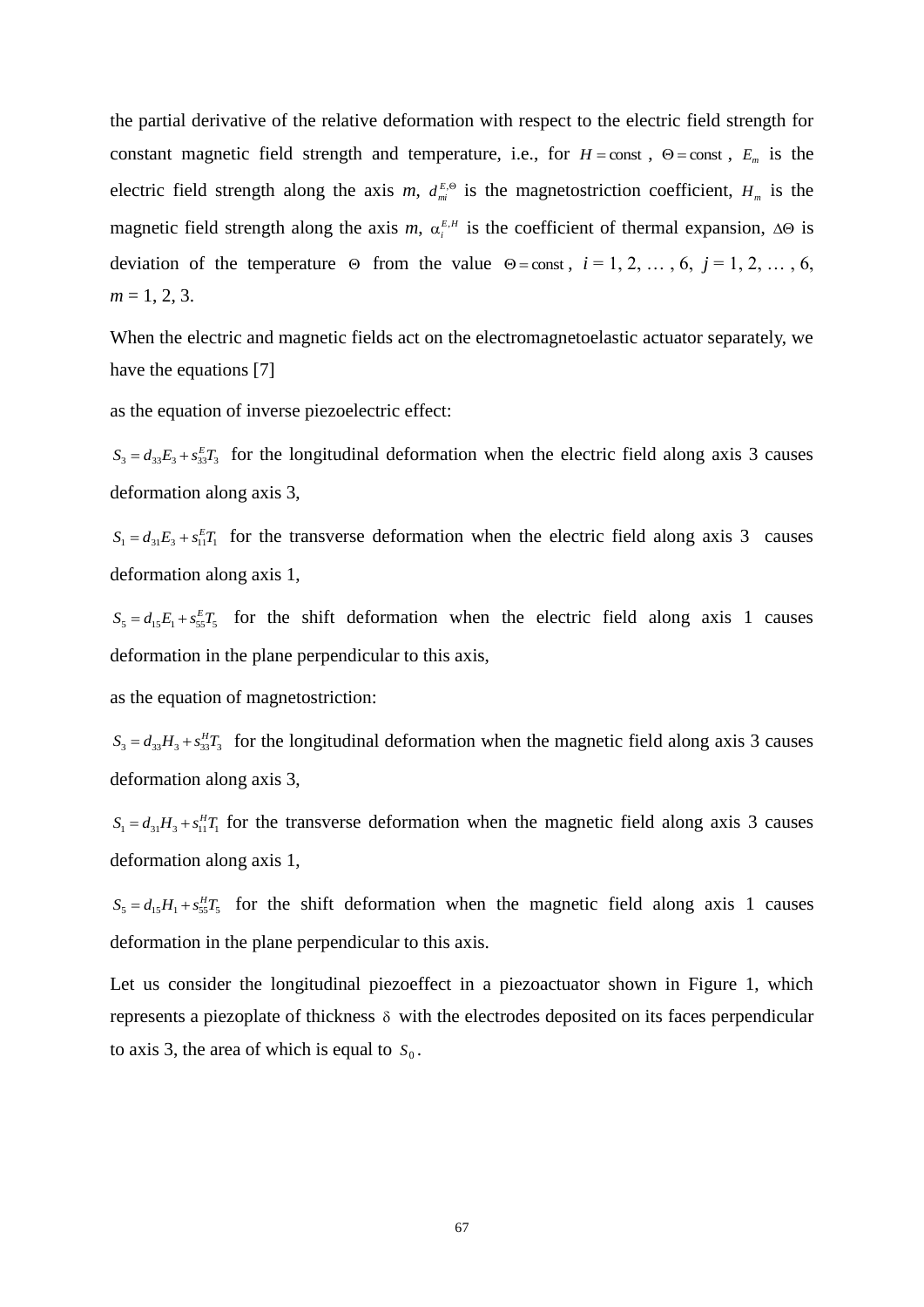

**Figure 1. Piezoactuator for the longitudinal piezoeffect**

The equation of the inverse the longitudinal piezoelectric effect [7, 9] has the following form:

$$
S_3 = d_{33}E_3(t) + s_{33}^E T_3(x,t), \qquad (4)
$$

here,  $S_3 = \partial \xi(x,t) / \partial x$  is the relative displacement of the cross section of the piezoactuator along axis 3,  $d_{33}$  is the piezoelectric modulus for the longitudinal piezoelectric effect,  $E_3(t) = U(t)/\delta$ is the electric field strength,  $U(t)$  is the voltage between the electrodes of actuator,  $\delta$  is the thickness,  $s_{33}^E$  is the elastic compliance along axis 3, and  $T_3$  is the mechanical stress along axis 3. The equation of equilibrium for the forces acting on the piezoactuator

$$
T_3 S_0 = F + M \frac{\partial^2 \xi(x, t)}{\partial t^2},\tag{5}
$$

where  $F$  is the external force applied to the piezoactuator,  $S_0$  is the cross section area and  $M$  is the displaced mass.

For constructing a structural parametric model of the voltage-controlled piezoactuator, let us solve simultaneously the wave equation, the equation of the inverse longitudinal piezoelectric effect, and the equation of forces acting on the faces of the piezoactuator. Calculations of the piezoactuators are performed using a wave equation [2, 7] describing the wave propagation in a long line with damping but without distortions, which can be written as

$$
\frac{1}{(c^E)^2} \frac{\partial^2 \xi(x,t)}{\partial t^2} + \frac{2\alpha}{c^E} \frac{\partial \xi(x,t)}{\partial t} + \alpha^2 \xi(x,t) = \frac{\partial^2 \xi(x,t)}{\partial x^2},
$$
(6)

where  $\xi(x,t)$  is the displacement of the section of the piezoelectric plate, *x* is the coordinate, *t* is time,  $c^E$  is the sound speed for  $E = const$ ,  $\alpha$  is the damping coefficient that takes into account the attenuation of oscillations caused by the energy dissipation due to thermal losses during the wave propagation. Using the Laplace transform, we can reduce the original problem for the partial differential hyperbolic equation of type (5) to a simpler problem for the linear ordinary differential equation [8, 9] with the parameter of the Laplace operator *p*.

Applying the Laplace transform to the wave equation (6)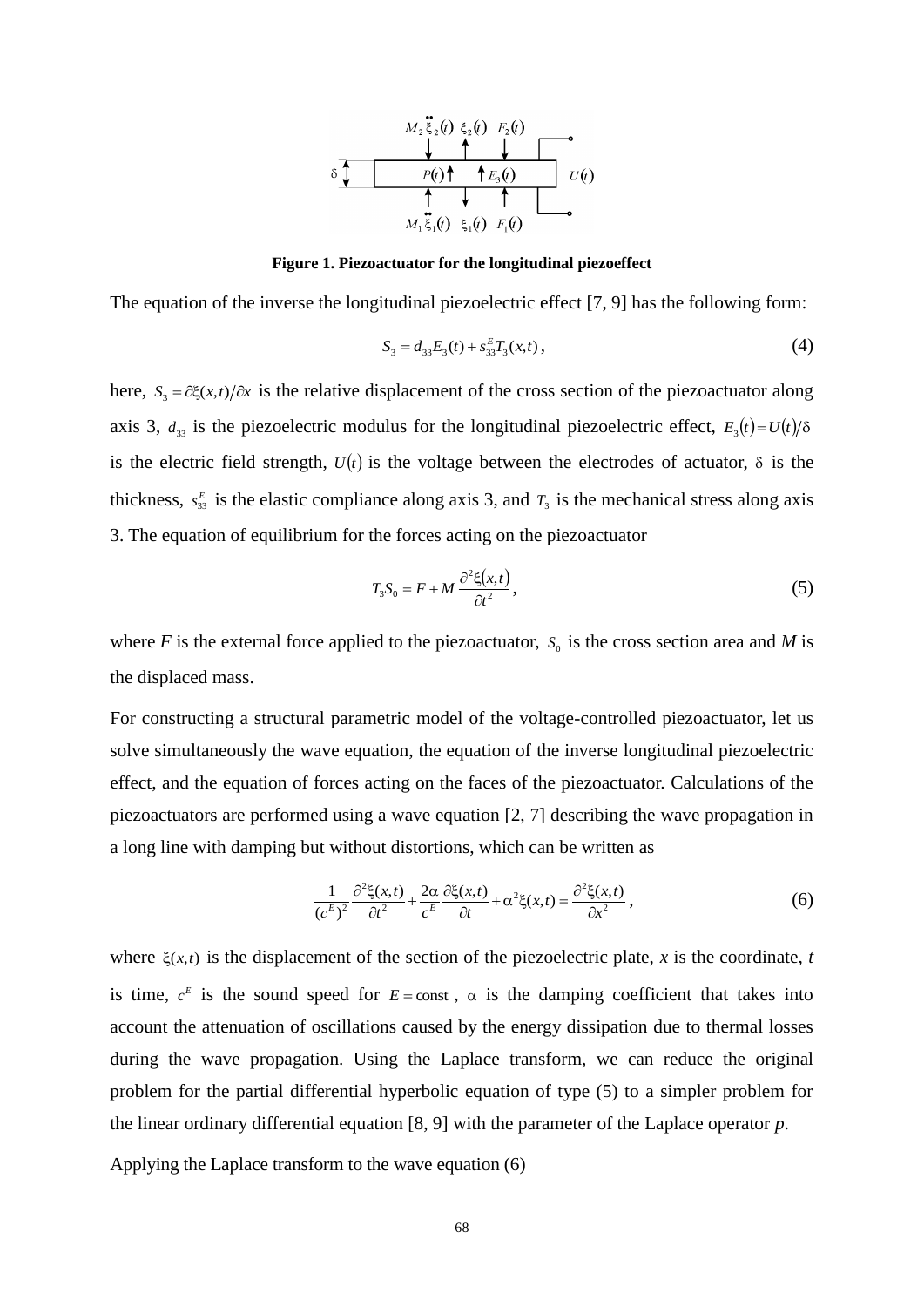$$
\Xi(x, p) = L\{\xi(x, t\} = \int_{0}^{\infty} \xi(x, t)e^{-pt}dt,
$$
\n(7)

and setting the zero initial conditions,

$$
\xi(x,t)\Big|_{t=0} = \frac{\partial \xi(x,t)}{\partial t}\Big|_{t=0} = 0.
$$

As a result, we obtain the linear ordinary second-order differential equation with the parameter *p* written as

$$
\frac{d^2\Xi(x,p)}{dx^2} - \left[\frac{1}{(c^E)^2}p^2 + \frac{2\alpha}{c^E}p + \alpha^2\right] \Xi(x,p) = 0,
$$
\n(8)

with its solution being the function

$$
\Xi(x,p) = Ce^{-x\gamma} + Be^{x\gamma},\tag{9}
$$

 $\left\{\xi(x,t)\right\} =$ <br>  $\left\{\xi(x,t)\right\} =$ <br>  $\left\{\xi(x,t)\right\} = \frac{2\xi}{e^{E}}$ <br>  $\left\{\xi(x,t)\right\} = \frac{1}{e^{E}}e^{E}$ <br>  $\left\{\xi(x,t)\right\} = \frac{1}{e^{E}}e^{E}$ <br>  $\left\{\xi(x,t)\right\} = \frac{1}{e^{E}}e^{E}$ <br>  $\left\{\xi(x,t)\right\} = \frac{1}{e^{E}}e^{E}$ <br>  $\left\{\xi(x,t)\right\} = \frac{1}{e^{E}}e^{E}$ <br>  $\left\{\xi(x,t)\right\} = \frac{1$ where  $\Xi(x, p)$  is the Laplace transform of the displacement of the section of the piezoelectric actuator,  $\gamma = p/c^E + \alpha$  is the propagation coefficient. *C* and *B* are constant coefficients determining from the boundary conditions as

$$
\Xi(0, p) = \Xi_1(p) \text{ for } x = 0
$$
\n
$$
\Xi(\delta, p) = \Xi_2(p) \text{ for } x = \delta
$$
\n(10)

Then, the constant coefficients

$$
C = \left(\Xi_1 e^{\delta \gamma} - \Xi_2\right) / \left[2 \mathrm{sh}(\delta \gamma)\right], \quad B = \left(\Xi_1 e^{-\delta \gamma} - \Xi_2\right) / \left[2 \mathrm{sh}(\delta \gamma)\right].\tag{11}
$$

Then, the solution (9) of the linear ordinary second-order differential equation can be written as

$$
\Xi(x,p) = {\Xi_1(p)sh[(\delta - x)\gamma] + \Xi_2(p)sh(x\gamma)} / sh(\delta\gamma).
$$
 (12)

The equations for the forces operating on the faces of the piezoelectric actuator plate are as follows:

$$
T_3(0, p)S_0 = F_1(p) + M_1 p^2 \Xi_1(p) \qquad \text{for} \quad x = 0,
$$
 (13)

$$
T_3(\delta, p)S_0 = -F_2(p) + M_2 p^2 \Xi_1(p) \quad \text{for} \quad x = \delta,
$$

where  $T_3(0, p)$  and  $T_3(\delta, p)$  are determined from the equation of the inverse piezoelectric effect.

For  $x=0$  and  $x=\delta$ , we obtain the following set of equations for determining stresses in the piezoactuator: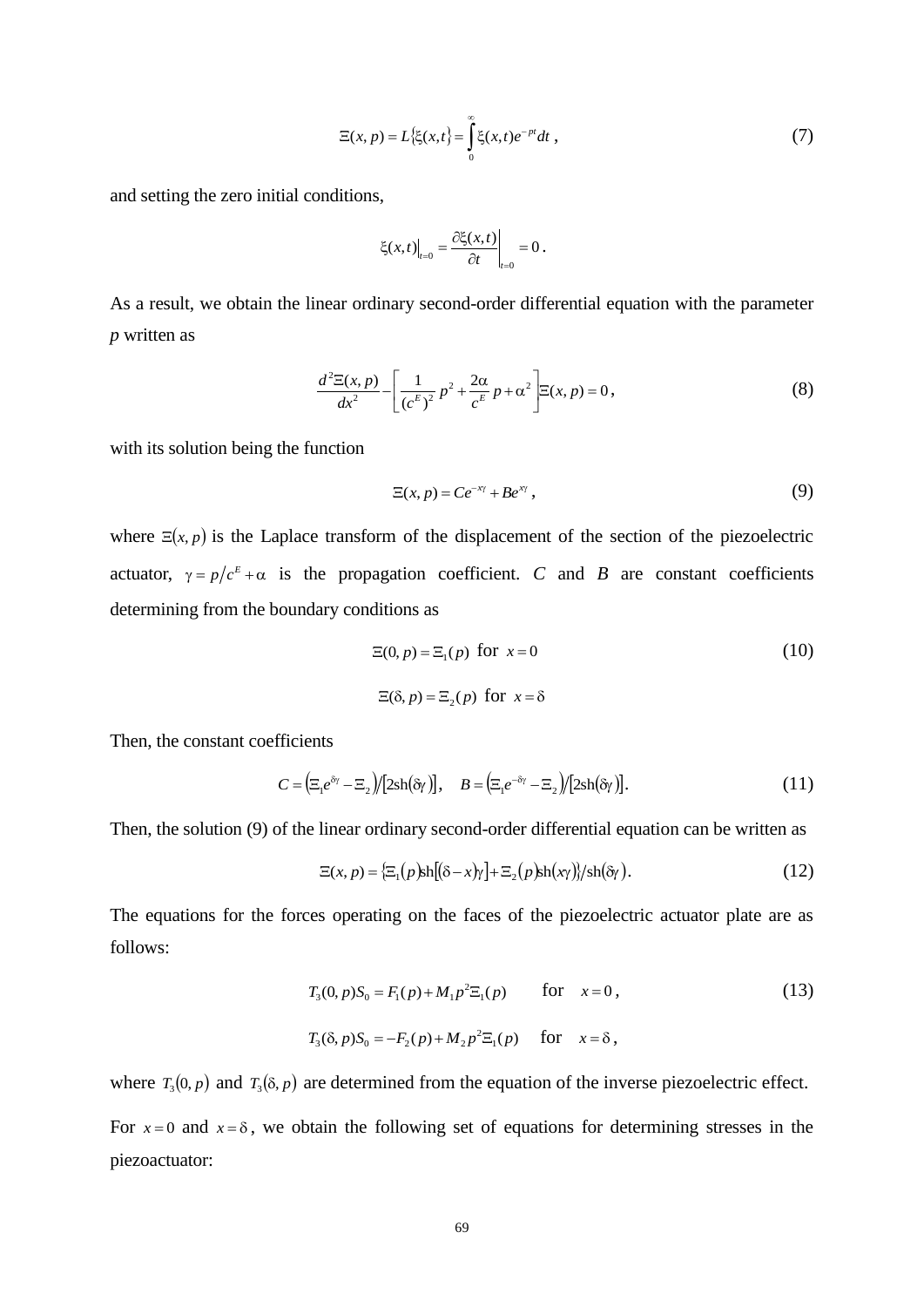$$
T_3(0, p) = \frac{1}{s_{33}^E} \frac{d\Xi(x, p)}{dx} \bigg|_{x=0} - \frac{d_{33}}{s_{33}^E} E_3(p) ,
$$
  
\n
$$
T_3(\delta, p) = \frac{1}{s_{33}^E} \frac{d\Xi(x, p)}{dx} \bigg|_{x=\delta} - \frac{d_{33}}{s_{33}^E} E_3(p) .
$$
\n(14)

Equations (13) yield the following set of equations for the structural parametric model of the piezoactuator:

$$
\begin{split} \n\Xi_{1}(p) &= \left[ \frac{1}{M_{1}p^{2}} \right] \left\{ -F_{1}(p) + \left( \frac{1}{\lambda_{33}} \right) \left[ d_{33} E_{3}(p) - \left[ \frac{\gamma}{\sin(\delta \gamma)} \right] \left[ \frac{\cosh(\delta \gamma)}{\Xi_{1}(p) - \Xi_{2}(p)} \right] \right] \right\}, \n\end{split} \tag{15}
$$
\n
$$
\Xi_{2}(p) = \left[ \frac{1}{M_{2}p^{2}} \right] \left\{ -F_{2}(p) + \left( \frac{1}{\lambda_{33}} \right) \left[ d_{33} E_{3}(p) - \left[ \frac{\gamma}{\sin(\delta \gamma)} \right] \left[ \frac{\cosh(\delta \gamma)}{\Xi_{2}(p) - \Xi_{1}(p)} \right] \right] \right\},
$$

where  $\chi_{33}^E = s_{33}^E/S_0$ . Figure 2 shows the parametric structure scheme of a voltage-controlled piezoactuator corresponding to (15) supplemented with an external circuit equation  $U(p) = U_0(p)/(RC_0p+1)$ , where  $U_0(p)$  is the supply voltage, *R* is the resistance of the external circuit and  $C_0$  is the static capacitance of the piezoactuator.



**Figure 2. Parametric structural schematic diagram of a voltage-controlled piezoactuator for longitudinal piezoeffect**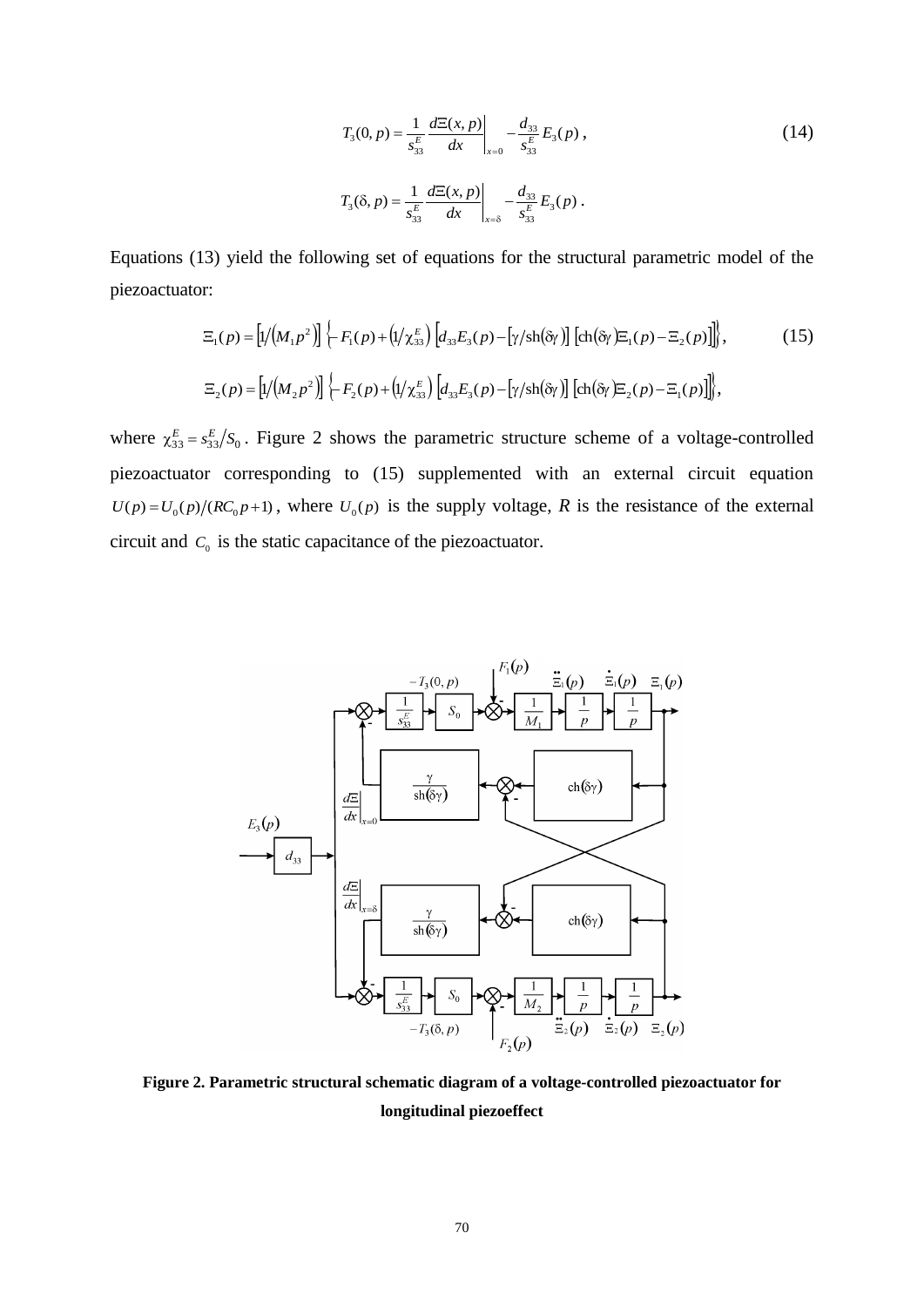The equation of the inverse shift piezoelectric effect [7, 9] for piezoactuator Figure 3 has the following form:

$$
S_5 = d_{15}E_1(t) + s_{55}E_5(x, t) , \qquad (16)
$$

here,  $S_5 = \partial \xi(x, t) / \partial x$  is the relative displacement of the cross section of the piezoactuator along axis 5,  $d_{55}$  is the piezoelectric modulus for the shift piezoelectric effect,  $E_1(t) = U(t)/\delta$  is the electric field strength along axis 1,  $U(t)$  is the voltage between the electrodes of actuator,  $\delta$  is the thickness,  $s_{55}^E$  is the elastic compliance along axis 5, and  $T_5$  is the mechanical stress along axis 5.



**Figure 3. Piezoactuator for the shift piezoeffect**

For piezoactuator of the shift piezoelectric effect Figure 3 we obtain the following set of equations describing the structural parametric model and parametric structural schematic diagram of piezoactuator Figure 4

$$
\Xi_{1}(p) = [1/(M_{1}p^{2})].
$$
\n
$$
\left\{-F_{1}(p) + (1/\chi_{55}^{E})[d_{15}E_{1}(p) - [\gamma/\text{sh}(b\gamma)][\text{ch}(b\gamma)\Xi_{1}(p) - \Xi_{1}(p)]\right\},\right\}
$$
\n
$$
\Xi_{2}(p) = [1/(M_{2}p^{2})].
$$
\n
$$
\left\{-F_{2}(p) + (1/\chi_{55}^{E})[d_{15}E_{1}(p) - [\gamma/\text{sh}(b\gamma)][\text{ch}(b\gamma)\Xi_{2}(p) - \Xi_{1}(p)]\right\},
$$
\n(17)

where  $\chi_{55}^E = s_{55}^E / S_0$ .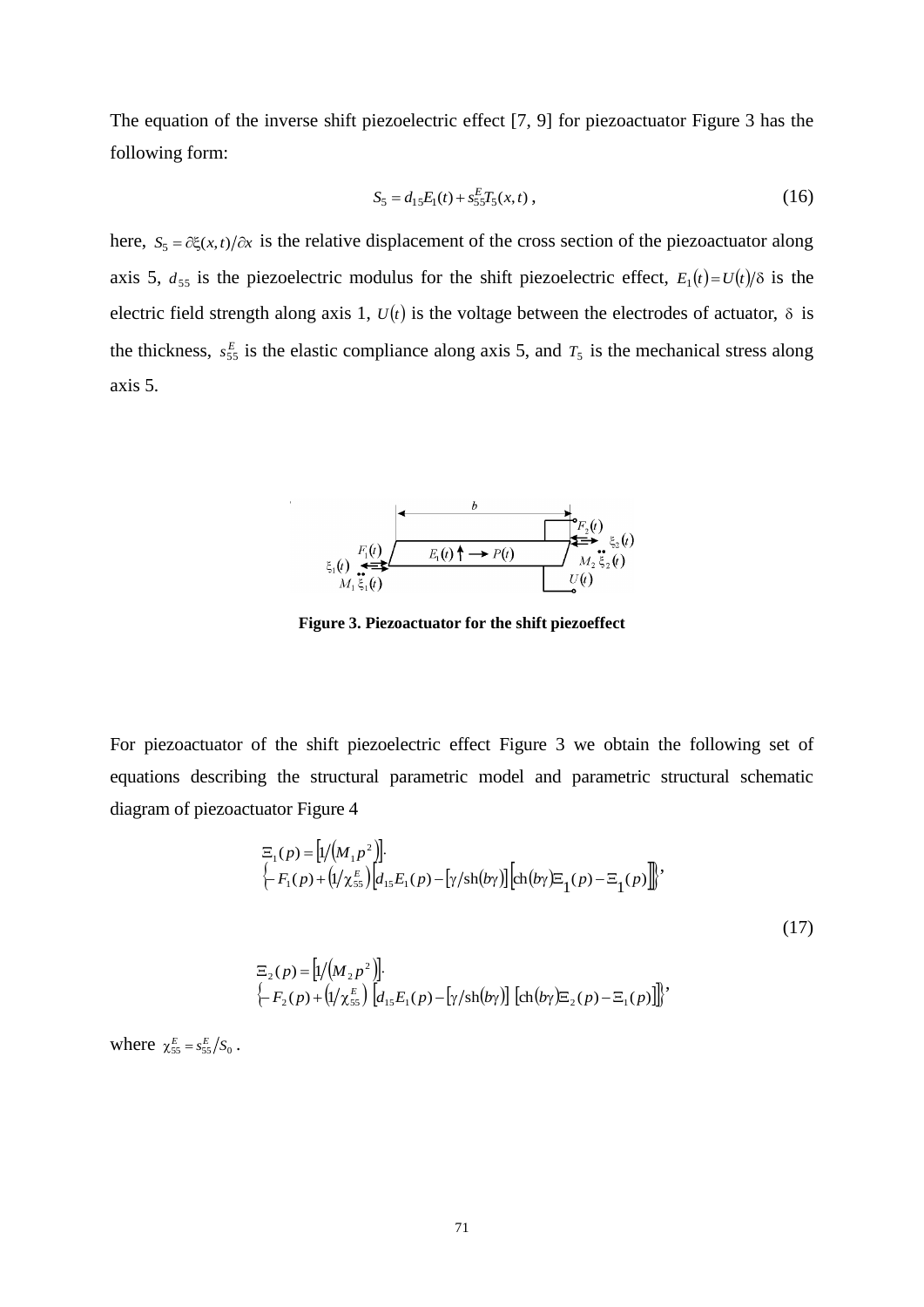

**Figure 4. Parametric structural schematic diagram of a voltage-controlled piezoactuator for shift piezoeffect**

Taking into account generalized electromagnetoelasticity equation (3), we obtain the following system of equations describing the generalized structural-parametric model of the electromagnetoelastic actuator for nano- and micromanipulators:

$$
\Xi_{1}(p) = \left[1/(M_{1}p^{2})\right] \left\{-F_{1}(p) + \left(1/\chi_{ij}^{\Psi}\right) \left[v_{mi}\Psi_{m}(p) - \left[\gamma/\text{sh}(l\gamma)\right] \left[\text{ch}(l\gamma)\Xi_{1}(p) - \Xi_{2}(p)\right]\right]\right\},\tag{18}
$$
\n
$$
\Xi_{2}(p) = \left[1/(M_{2}p^{2})\right] \left\{-F_{2}(p) + \left(1/\chi_{ij}^{\Psi}\right) \left[v_{mi}\Psi_{m}(p) - \left[\gamma/\text{sh}(l\gamma)\right] \left[\text{ch}(l\gamma)\Xi_{2}(p) - \Xi_{1}(p)\right]\right]\right\},\tag{18}
$$
\nwhere  $v_{mi} = \begin{cases} d_{33}, d_{31}, d_{15} \\ g_{33}, g_{31}, g_{15}, \Psi_{m} = \begin{cases} E_{3}, E_{1} \\ D_{3}, D_{1} \\ B_{33}, E_{31}, S_{31} \end{cases}, s_{ij}^{\Psi} = \begin{cases} s_{33}^{E}, s_{11}^{E}, s_{55}^{E} \\ s_{33}^{B}, s_{11}^{B}, s_{55}^{B}, c^{\Psi} = \begin{cases} c^{E} \\ c^{D} \\ c^{A} \end{cases}, \gamma = \begin{cases} \gamma^{E} \\ \gamma^{D} \\ \gamma^{H} \end{cases}, l = \begin{cases} \delta \\ h \\ h \end{cases}$ 

 $\chi_{ij}^{\Psi} = s_{ij}^{\Psi}/S_0$ , parameters  $\Psi$  of the control for the electromagnetoelastic actuator: *E* for voltage control, *D* for current control, *H* for magnetic field strength control. Figure 5 shows the generalized parametric block diagram of the electromagnetoelastic actuator corresponding to the set of equations (18).

Generalized structural-parametric model (18) of the electromagnetoelastic actuator after algebraic transformations provides the transfer functions of the electromagnetoelastic actuator for nano- and micromanipulators in the form of the ratio of the Laplace transform of the displacement of the transducer face and the Laplace transform of the corresponding force at zero initial conditions.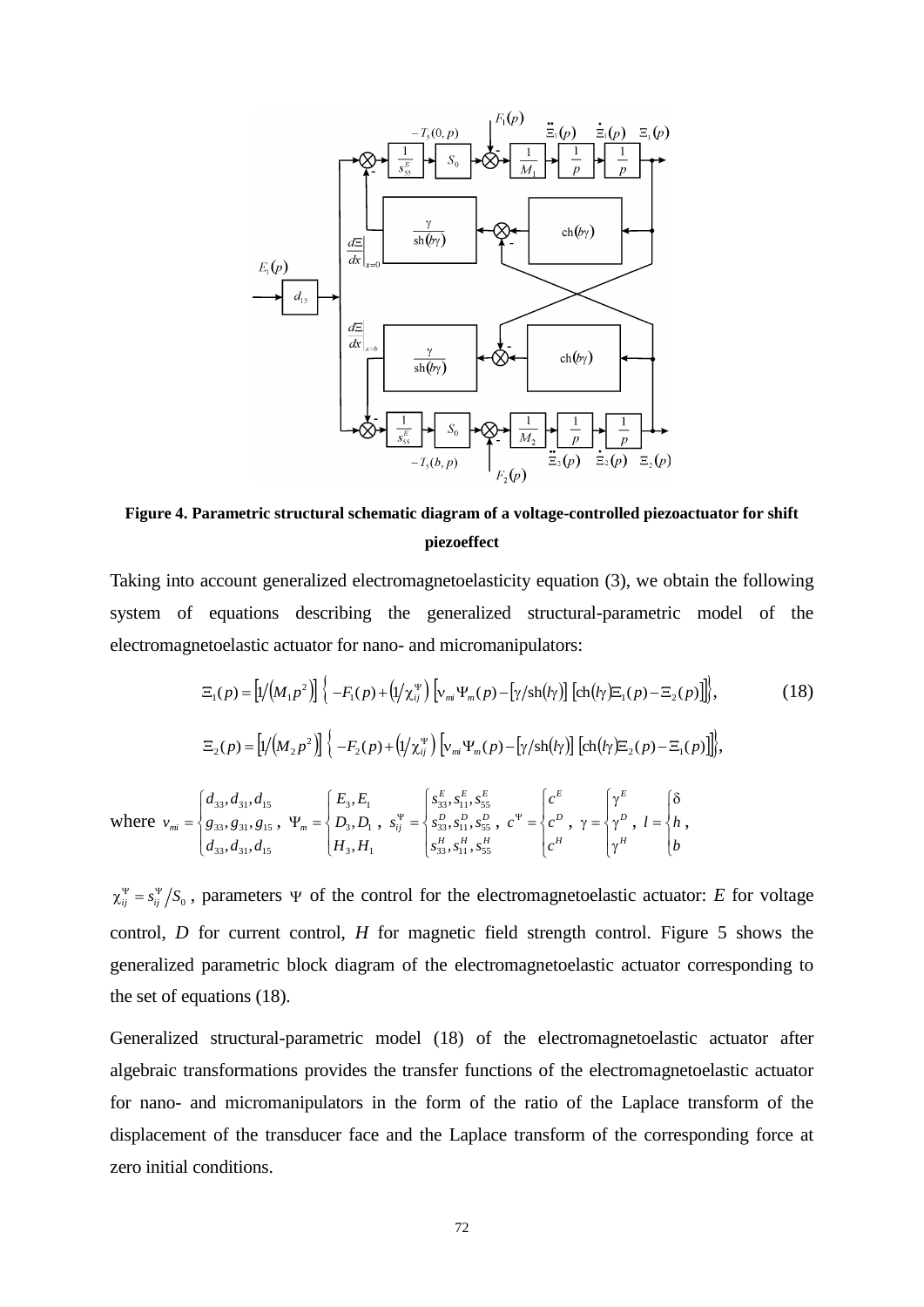The joint solution of equations (18) for the Laplace transforms of displacements of two faces of the electromagnetoelastic actuator yields

 $\Xi_2(p) = W_{21}(p)\Psi_m(p) + W_{22}(p)F_1(p) + W_{23}(p)F_2(p)$ .

$$
\Xi_1(p) = W_{11}(p)\Psi_m(p) + W_{12}(p)F_1(p) + W_{13}(p)F_2(p) ,
$$
\n(19)

$$
\Psi_{m}(p)
$$
\n
$$
\Psi_{m}(p)
$$
\n
$$
\Psi_{m}(p)
$$
\n
$$
\Psi_{m}(p)
$$
\n
$$
\Psi_{m}(p)
$$
\n
$$
\Psi_{m}(p)
$$
\n
$$
\Psi_{m}(p)
$$
\n
$$
\Psi_{m}(p)
$$
\n
$$
\Psi_{m}(p)
$$
\n
$$
\Psi_{m}(p)
$$
\n
$$
\Psi_{m}(p)
$$
\n
$$
\Psi_{m}(p)
$$
\n
$$
\Psi_{m}(p)
$$
\n
$$
\Psi_{m}(p)
$$
\n
$$
\Psi_{m}(p)
$$
\n
$$
\Psi_{m}(p)
$$
\n
$$
\Psi_{m}(p)
$$
\n
$$
\Psi_{m}(p)
$$
\n
$$
\Psi_{m}(p)
$$
\n
$$
\Psi_{m}(p)
$$
\n
$$
\Psi_{m}(p)
$$
\n
$$
\Psi_{m}(p)
$$
\n
$$
\Psi_{m}(p)
$$
\n
$$
\Psi_{m}(p)
$$
\n
$$
\Psi_{m}(p)
$$
\n
$$
\Psi_{m}(p)
$$
\n
$$
\Psi_{m}(p)
$$
\n
$$
\Psi_{m}(p)
$$
\n
$$
\Psi_{m}(p)
$$
\n
$$
\Psi_{m}(p)
$$
\n
$$
\Psi_{m}(p)
$$
\n
$$
\Psi_{m}(p)
$$
\n
$$
\Psi_{m}(p)
$$
\n
$$
\Psi_{m}(p)
$$
\n
$$
\Psi_{m}(p)
$$
\n
$$
\Psi_{m}(p)
$$
\n
$$
\Psi_{m}(p)
$$
\n
$$
\Psi_{m}(p)
$$
\n
$$
\Psi_{m}(p)
$$
\n
$$
\Psi_{m}(p)
$$
\n
$$
\Psi_{m}(p)
$$
\n
$$
\Psi_{m}(p)
$$
\n
$$
\Psi_{m}(p)
$$
\n
$$
\Psi_{m}(p)
$$
\n
$$
\Psi_{m}(p)
$$
\n
$$
\Psi_{m}(p)
$$
\n
$$
\Psi_{m}(p)
$$
\n
$$
\Psi_{m}(p)
$$
\n
$$
\Psi_{m}(p)
$$
\n
$$
\Psi_{m}(p)
$$
\n
$$
\Psi_{m}(p)
$$
\n

# **Figure 5. Generalized parametric structural schematic diagram of the electromagnetoelastic actuator**

The generalized transfer functions of the electromagnetoelastic actuator are

$$
W_{11}(p) = \Xi_1(p)/\Psi_m(p) = v_{mi} \left[ M_2 \chi_{ij}^{\Psi} p^2 + \gamma \text{th}(l\gamma/2) \right] / A_{ij} , \quad \chi_{ij}^{\Psi} = s_{ij}^{\Psi} / S_0 ,
$$
  
\n
$$
A_{ij} = M_1 M_2 \left( \chi_{ij}^{\Psi} \right)^2 p^4 + \left\{ (M_1 + M_2) \chi_{ij}^{\Psi} / \left[ c^{\Psi} \text{th}(l\gamma) \right] \right\} p^3 + \left[ (M_1 + M_2) \chi_{ij}^{\Psi} \alpha / \text{th}(l\gamma) + 1 / \left( c^{\Psi} \right)^2 \right] p^2 + 2\alpha p / c^{\Psi} + \alpha^2,
$$
  
\n
$$
W_{21}(p) = \Xi_2(p)/\Psi_m(p) = v_{mi} \left[ M_1 \chi_{ij}^{\Psi} p^2 + \gamma \text{th}(l\gamma/2) \right] / A_{ij} ,
$$
  
\n
$$
W_{12}(p) = \Xi_1(p) / F_1(p) = -\chi_{ij}^{\Psi} \left[ M_2 \chi_{ij}^{\Psi} p^2 + \gamma / \text{th}(l\gamma) \right] / A_{ij} ,
$$
  
\n
$$
W_{13}(p) = \Xi_1(p) / F_2(p) = W_{22}(p) = \Xi_2(p) / F_1(p) = \left[ \chi_{ij}^{\Psi} \gamma / \text{sh}(l\gamma) \right] / A_{ij} ,
$$
  
\n
$$
W_{23}(p) = \Xi_2(p) / F_2(p) = -\chi_{ij}^{\Psi} \left[ M_1 \chi_{ij}^{\Psi} p^2 + \gamma / \text{th}(l\gamma) \right] / A_{ij} .
$$

We obtain from equations (19) the generalized matrix equaion for the electromagnetoelastic actuator in the matrix form for nano- and micromanipulators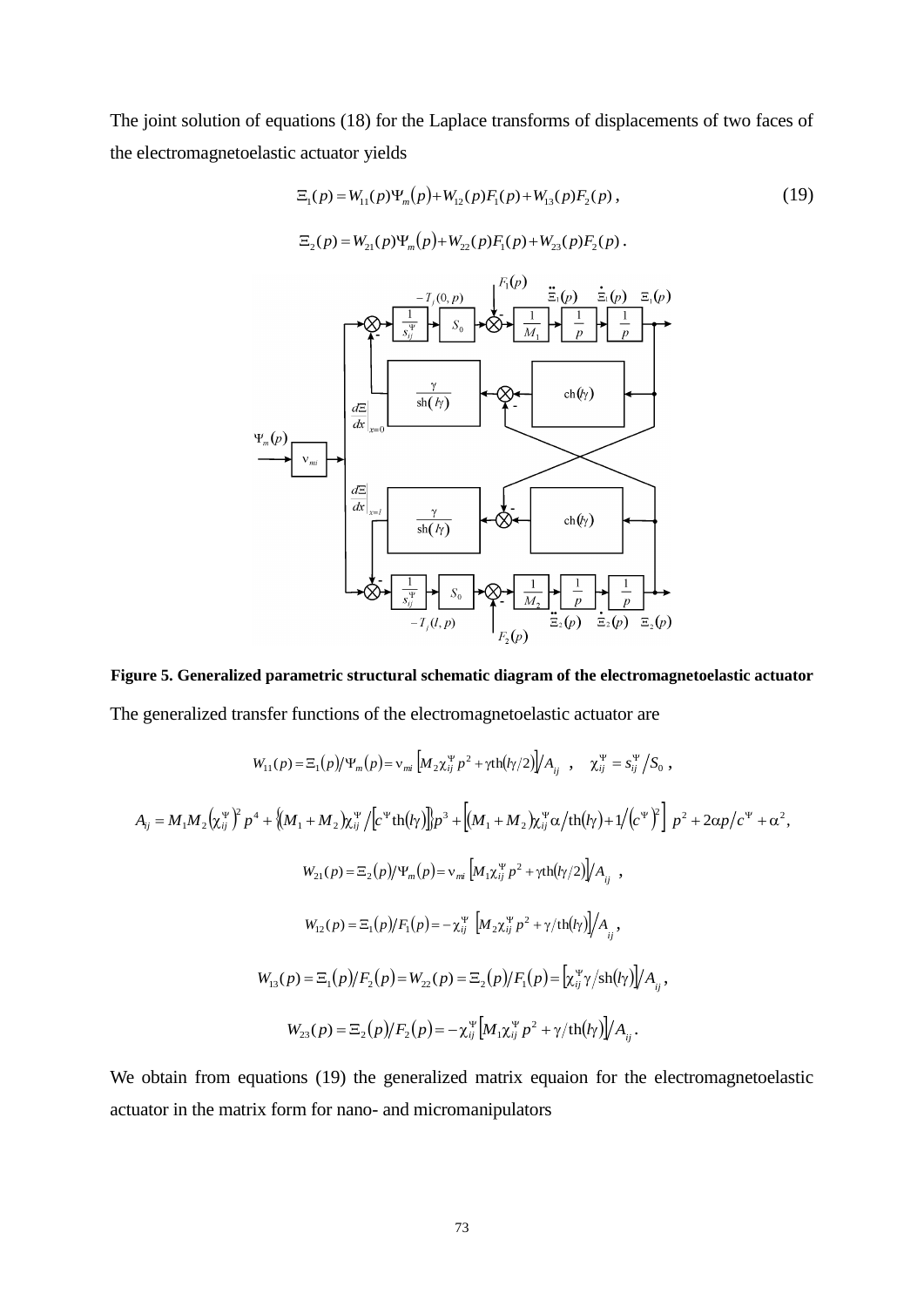$$
\begin{pmatrix} \Xi_1(p) \\ \Xi_2(p) \end{pmatrix} = \begin{pmatrix} W_{11}(p) & W_{12}(p) & W_{13}(p) \\ W_{21}(p) & W_{22}(p) & W_{23}(p) \end{pmatrix} \begin{pmatrix} \Psi_m(p) \\ F_1(p) \\ F_2(p) \end{pmatrix} . \tag{20}
$$

Let us find the displacement of the faces the electromagnetoelastic actuator in a stationary regime for  $\Psi_m(t) = \Psi_{m0} \cdot 1(t)$ ,  $F_1(t) = F_2(t) = 0$  and inertial load. The static displacement [24 – 26] of the faces the electromagnetoelastic actuator  $\xi_1(\infty)$  and  $\xi_2(\infty)$  can be written in the following form:

$$
\xi_1(\infty) = \lim_{t \to \infty} \xi_1(t) = \lim_{p \to 0} p W_{11}(p) \Psi_{m0}/p = \nu_{mi} l \Psi_{m0} (M_2 + m/2)/(M_1 + M_2 + m), \tag{21}
$$

$$
\xi_2(\infty) = \lim_{t \to \infty} \xi_2(t) = \lim_{\substack{p \to 0 \\ \alpha \to 0}} p W_{21}(p) \Psi_{m0}/p = v_{mi} \Psi_{m0}(M_1 + m/2)/(M_1 + M_2 + m), \tag{22}
$$

$$
\xi_1(\infty) + \xi_2(\infty) = \lim_{t \to \infty} (\xi_1(t) + \xi_2(t)) = v_{mi} l \Psi_{m0}, \qquad (23)
$$

where *m* is the mass of the electromagnetoelastic actuator,  $M_1, M_2$  are the load masses.

(*p*)<br>  $(p)$ <br>  $(p)$ <br>  $(p)$ <br>  $(p)$ <br>  $\neq$ <br>  $\begin{cases} W_{11}(p) & W_{12}(p) \\ W_{21}(p) & W_{22}(p) \end{cases}$ <br>
at of the faces the<br>  $\begin{cases} V_1(t) = F_2(t) = 0 \text{ and in} \\ V_2(t) = F_2(t) = 0 \text{ and in} \end{cases}$ <br>  $= \lim_{p \to 0} p W_{11}(p) \Psi_{m0}/p = 0$ <br>  $= \lim_{p \to 0} p W_{21}(p) \Psi_{m0}/p = 0$ Let us consider a numerical example of the calculation of static characteristics of the piezoactuator from piezoceramics PZT under the longitudinal piezoelectric effect at  $m \ll M_1$ and  $m \ll M_2$ . For  $d_{33} = 4 \cdot 10^{-10}$  m/V,  $U = 250$  V,  $M_1 = 10$  kg and  $M_2 = 40$  kg we obtain the static displacement of the faces of the piezoactuator  $\xi_1(\infty) = 80 \text{ nm}$ ,  $\xi_2(\infty) = 20 \text{ nm}$ ,  $\xi_1(\infty) + \xi_2(\infty) = 100 \text{ nm}$ . The static displacement the faces of the piezoactuator for the transverse piezoelectric effect and inertial load at  $U(t) = U_0 \cdot 1(t)$ ,  $E_3(t) = E_{30} \cdot 1(t) = (U_0/8) \cdot 1(t)$  and  $F_1(t) = F_2(t) = 0$  can be written in the following form:

$$
\xi_1(\infty) = \lim_{t \to \infty} \xi_1(t) = \lim_{\substack{p \to 0 \\ \alpha \to 0}} p W_{11}(p) (U_0/\delta) / p = d_{31}(h/\delta) U_0 (M_2 + m/2) / (M_1 + M_2 + m), \tag{24}
$$

$$
\xi_2(\infty) = \lim_{t \to \infty} \xi_2(t) = \lim_{\substack{p \to 0 \\ \alpha \to 0}} p W_{21}(p) (U_0/\delta) / p = d_{31}(h/\delta) U_0 (M_1 + m/2) / (M_1 + M_2 + m), \tag{25}
$$

$$
\xi_1(\infty) + \xi_2(\infty) = \lim_{t \to \infty} (\xi_1(t) + \xi_2(t)) = d_{31}(h/\delta)U_0.
$$
 (26)

The static displacement of the faces of the piezoactuator for the transverse piezoelectric effect and inertial load at  $m \ll M_1$  and  $m \ll M_2$ 

$$
\xi_1(\infty) = \lim_{t \to \infty} \xi_1(t) = \lim_{p \to 0} p W_{11}(p) (U_0/\delta) / p = d_{31}(h/\delta) U_0 M_2 / (M_1 + M_2),
$$
\n(27)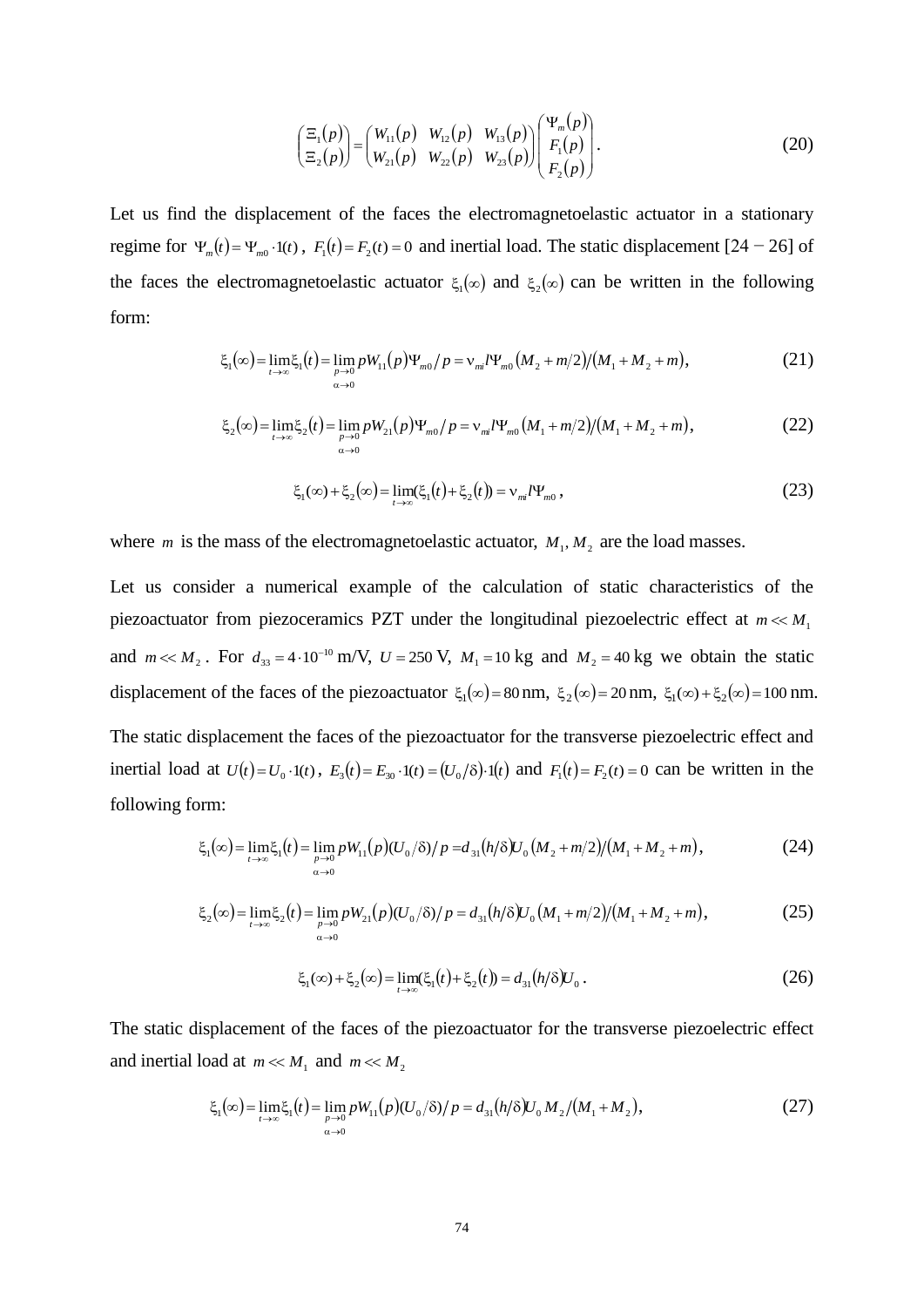$$
\xi_2(\infty) = \lim_{t \to \infty} \xi_2(t) = \lim_{\substack{p \to 0 \\ \alpha \to 0}} p W_{21}(p) (U_0/\delta) / p = d_{31}(h/\delta) U_0 M_1 / (M_1 + M_2).
$$
 (28)

 $[\langle \alpha \rangle = \lim_{\epsilon \to 0} pV_{\alpha}(p) |U_{\alpha}/\delta \rangle \rho = d_{\alpha} [h/\delta] \mathcal{V}_{\alpha} M_{\gamma}/[M_{\gamma} + M_{\gamma}]$ <br>  $r$  a numerical example of the calculation of static<br>
om piezoceramics PZT under the transverse piezoelector<br>  $d_{\gamma} = 2.5 \cdot 10^{-10}$  m/V,  $h = 4 \$ Let us consider a numerical example of the calculation of static characteristics of the piezoactuator from piezoceramics PZT under the transverse piezoelectric effect at  $m \ll M_1$ and  $m \ll M_2$ . For  $d_{31} = 2.5 \cdot 10^{-10}$  m/V,  $h = 4 \cdot 10^{-2}$  m,  $\delta = 2 \cdot 10^{-3}$  m,  $U = 400$  V,  $M_1 = 10$  kg and  $M_2$  = 40 kg we obtain the static displacement of the faces of the piezoelectric actuator  $\xi_1(\infty) = 1600 \text{ nm}, \xi_2(\infty) = 400 \text{ nm}, \xi_1(\infty) + \xi_2(\infty) = 2 \text{ µm}.$ 

Let us consider the description of the piezoactuator for the longitudinal piezoelectric effect for one rigidly fixed face of the transducer at  $M_1 \rightarrow \infty$ , therefore, we obtain from equation (20) the transfer functions of the piezoactuator for the longitudinal piezoelectric effect  $[12 - 17]$  in the following form:

$$
W_{21}(p) = \mathbb{E}_{2}(p)/E_{3}(p) = d_{33}\delta/[M_{2}\delta\chi_{33}^{E}p^{2} + \delta\gamma \text{cth}(\delta\gamma)],
$$
\n(29)

If  $M_1 \rightarrow \infty$  and  $M_2 = 0$ , an expression for the transfer function of unloaded piezoactuator under the longitudinal piezoelectric effect has the form

$$
W_{21}(p) = \mathbb{E}_2(p)/E_3(p) = d_{33}/[\text{ycth}(\delta y)].
$$
\n(30)

Now, using equation (30), we write the expression for the transfer function of unloaded piezoactuator under the transverse piezoelectric effect at  $M_1 \rightarrow \infty$  and  $M_2 = 0$ 

$$
W_{21}(p) = \mathbb{E}_2(p)/E_3(p) = d_{31}/[\gamma \text{cth}(h\gamma)].
$$
\n(31)

We write the resonance condition  $\text{ctg}(\omega h/c^E) = 0$ .

This means that the piezoactuator is a quarter-wave vibrator with the resonance frequency  $f_r = c^E/(4h)$ .

The transfer function of an unloaded piezoactuator under the transversal piezoeffect with voltage control, when  $M_1 \rightarrow \infty$  and  $M_2 = 0$ , has the form

$$
W_2(p) = \Xi_2(p)/U(p) = \Xi_2(p)/[E_3(p)\delta] = (d_{31}h/\delta)/[h\gamma \text{cth}(h\gamma)].
$$
\n(32)

Accordingly, its frequency transfer function is described by the relation

$$
W_2(j\omega) = \Xi_2(j\omega)/U(j\omega) = (d_{31}h/\delta)\text{th}[h(j\omega/c^E + \alpha)]/[h(j\omega/c^E + \alpha)].
$$
\n(33)

Let us consider the static responses of the piezoactuator under the longitudinal piezoeffects. Let us determine the value of the The static displacement of the face of the piezoactuator  $\xi_2(\infty)$  in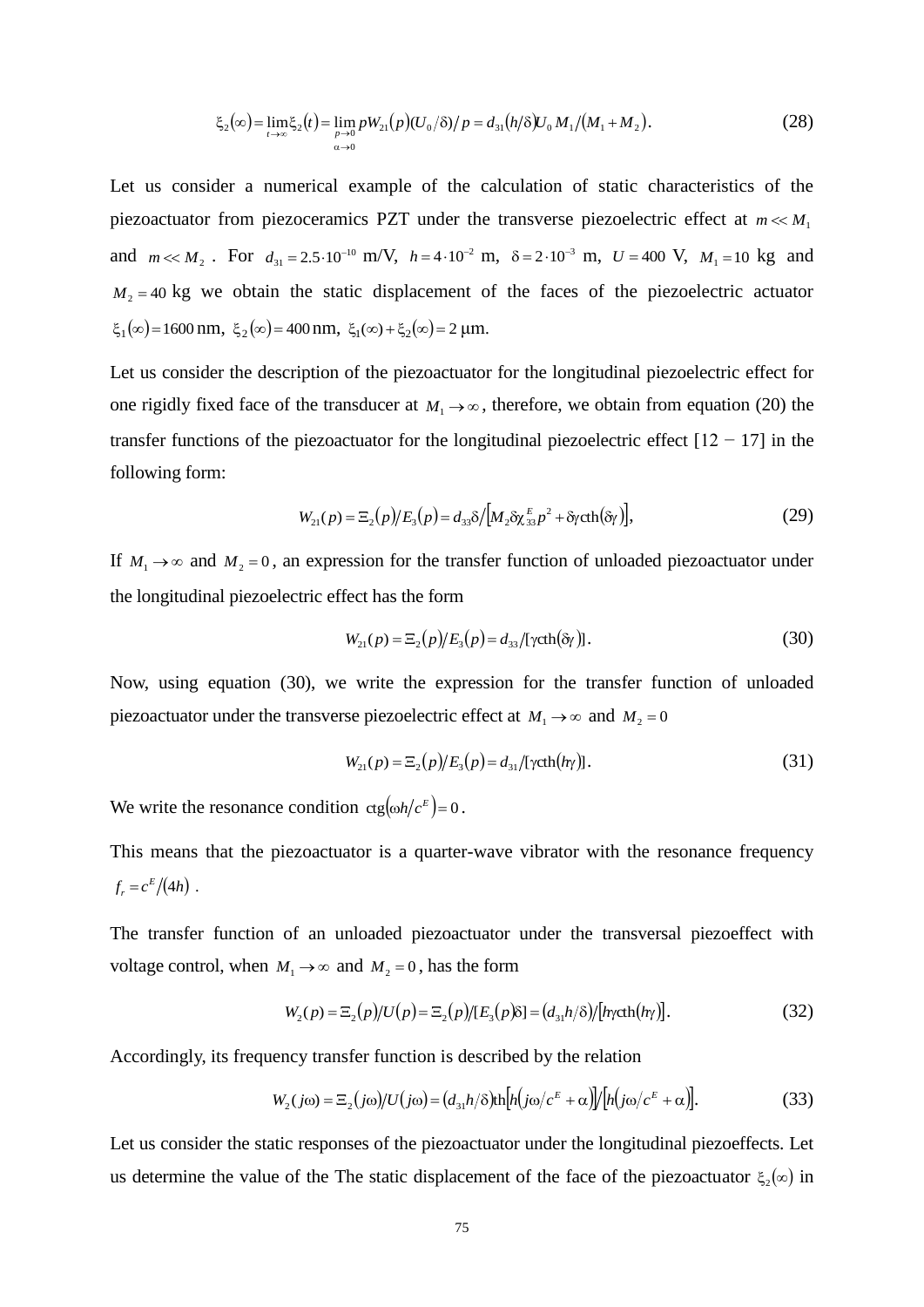the static regime for  $U(t) = U_0 \cdot 1(t)$  and  $F_2(t) = 0$  or  $F_2(t) = F_0 \cdot 1(t)$  and  $U(t) = 0$ .

Accordingly, the static displacement  $\xi_2(\infty)$  of the piezoactuator under the longitudinal piezoeffect in the form

$$
\xi_2(\infty) = \lim_{t \to \infty} \xi_2(t) = \lim_{p \to 0} p W_2(p) U_0 / p = \lim_{p \to 0} d_{33} U_0 \text{th}(\alpha \delta) / (\alpha \delta) = d_{33} U_0,
$$
\n(34)

$$
\xi_2(\infty) = \lim_{p \to 0} p W_{23}(p) F_0 / p = -\lim_{p \to 0} \left[ \delta^2 F_0 \text{th}(\alpha \delta) \right] / \left[ m (c^E)^2 \alpha \delta \right] = - \delta s_{33}^E F_0 / S_0 \,. \tag{35}
$$

Let us consider a numerical example of the calculation of static characteristics of the piezoactuator under the longitudinal piezoeffects. For  $d_{33} = 4 \cdot 10^{-10}$  m/V,  $U = 300$  V, we obtain  $\xi_2(\infty) = 120$  nm. For  $\delta = 6.10^{-4}$  m,  $s_{33}^E = 3.5.10^{-11}$  m<sup>2</sup>/N,  $F_0 = 1000$  N,  $S_0 = 1.75.10^{-4}$  m<sup>2</sup>, we obtain  $\xi_2(\infty) = -120$  nm. The experimental and calculated values for the piezoactuator are in agreement to an accuracy of 5%.

Let us consider the operation at low frequencies for the piezoactuator with one face rigidly fixed so that  $M_1 \to \infty$  and  $m \ll M_2$ . Representing  $W_{21}(p)$  and  $W_{23}(p)$  as

$$
W_{21}(p) = \Xi_2(p)/E_3(p) = d_{33}\delta/[M_2 \delta \chi_{33}^E p^2 + \delta \gamma \text{cth}(\delta \gamma)],
$$
\n(36)

$$
W_{23}(p) = \mathbb{E}_2(p)/F_2(p) = -\delta \chi_{33}^E / [M_2 \delta \chi_{33}^E p^2 + \delta \gamma \text{cth}(\delta \gamma)].
$$
\n(37)

Using the approximation of the hyperbolic cotangent by two terms of the power series in transfer functions (36) and (37), at  $m \ll M_2$  we obtain the following expressions the transfer functions in the frequency range of  $0 < \omega < 0.01c^E/\delta$ 

$$
W_{21}(p) = \Xi_2(p)/E_3(p) = d_{33}\delta/(T_t^2p^2 + 2T_t\xi_t p + 1),
$$
\n(38)

$$
W_{23}(p) = \Xi_2(p)/F_2(p) = -\left(s_{33}^E \delta / S_0\right) / \left(T_t^2 p^2 + 2T_t \xi_t p + 1\right),\tag{39}
$$

$$
T_t = \left(\frac{\delta}{c^E}\right)\sqrt{M_2/m} = \sqrt{M_2/C_{33}^E}, \quad \xi_t = \left(\frac{\alpha\delta}{3}\right)\sqrt{m/M_2}, \quad C_{33}^E = S_0 / \left(\frac{S_3}{33}\delta\right) = \frac{1}{\left(\frac{S_3}{33}\delta\right)}.
$$

where  $T<sub>t</sub>$  is the time constant and  $\xi<sub>t</sub>$  is the damping coefficient,  $C_{33}^E$  - is the is rigidity of the piezoactuator under the longitudinal piezoeffect.

In the static mode of operation the piezoactuator for mechatronic systems and elastic load we obtain the equation the following form

$$
\frac{\xi_2}{\xi_{2m}} = \frac{1}{1 + C_e / C_{33}^E},
$$
\n(40)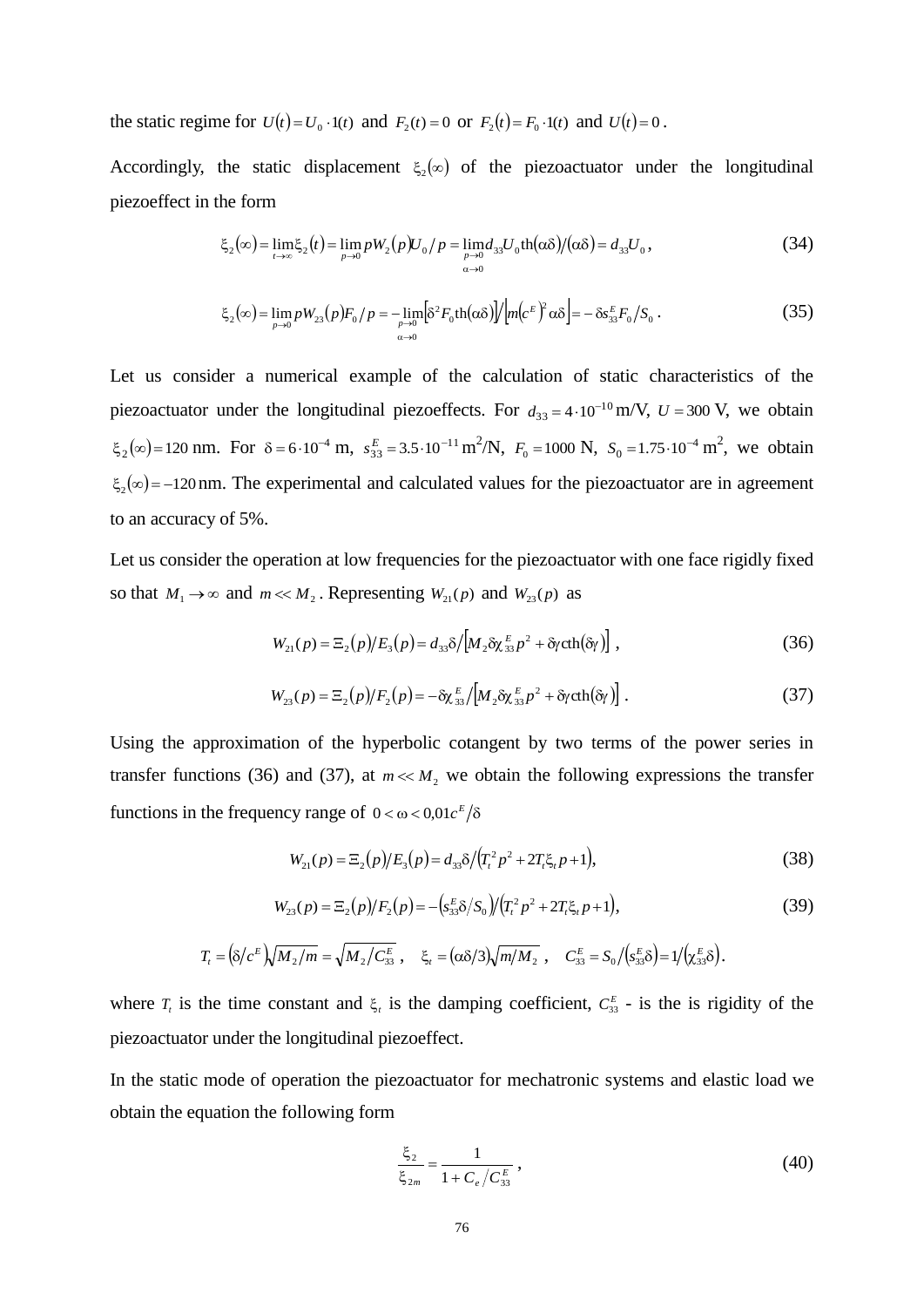where  $\xi_2$  is the displacement of the piezoactuator in the case of the elastic load,  $\xi_{2m} = d_{33}U_0$  is the maximum displacement of the piezoactuator,  $C_e$  is the load rigidity.

Equations (38, 40) yield the transfer function of the piezoelectric actuator with a fixed end and elastic inertial load in the following form

$$
W_2(p) = \frac{\Xi_2(p)}{U(p)} = \frac{d_{33}}{\left(1 + C_e/C_{33}^E\right)\left(T_t^2 p^2 + 2T_t \xi_t p + 1\right)}\,,\tag{41}
$$

where the time constant  $T_t$  and the damping coefficient  $\xi_t$  are determined by the formulas

$$
T_{t} = \sqrt{M_{2}/(C_{e}+C_{33}^{E})}, \ \ \xi_{t} = \alpha \delta^{2} C_{33}^{E} / \left(3c^{E} \sqrt{M(C_{e}+C_{33}^{E})}\right).
$$

Let us consider the operation at low frequencies for the piezoelectric actuator with one face rigidly fixed so that  $M_1 \rightarrow \infty$  and  $m \ll M_2$  for  $M_2 = 40 \text{ kg}$ ,  $C_{33} = 9.10^6 \text{ N/m}$ ,  $C_e = 10^6 \text{ N/m}$  we obtain  $T_t = 2 \cdot 10^{-3} \text{ C}.$ 

#### **3. Results and Discussions**

Taking into account equation of generalized electromagnetoelasticity (piezoelectric, piezomagnetic, electrostriction, and magnetostriction effects) and decision wave equation we obtain a generalized parametric structural schematic diagram of electromagnetoelastic actuator Figure 5 for nano- and micromanipulators. The results of constructing a generalized structuralparametric model and parametric structural schematic diagram of electromagnetoelastic actuator [2-4] for the longitudinal, transverse and shift deformations are shown in Figure 5. Parametric structural schematic diagrams piezoactuators for longitudinal piezoeffect Figure 2, for transverse piezoeffect and for shift piezoeffect Figure 4 converts to generalized parametric structural schematic diagram of the electromagnetoelastic actuator Figure 5 with the replacement of the parameters

$$
\Psi_m = E_3, E_3, E_1; \ \mathbf{v}_{mi} = d_{33}, d_{31}, d_{15}; \ \mathbf{s}_{ij}^{\Psi} = \mathbf{s}_{33}^E, \mathbf{s}_{11}^E, \mathbf{s}_{55}^E; \ l = \delta, h, b \ .
$$

Generalized structural-parametric model and generalized parametric structural schematic diagram of the electromagnetoelastic actuator after algebraic transformations provides the transfer functions of the electromagnetoelastic actuator for nano- and micromanipulators [9-26]. The piezoactuator with the transverse piezoelectric effect compared to the piezoactuator for the longitudinal piezoelectric effect provides a greater range of static displacement and less working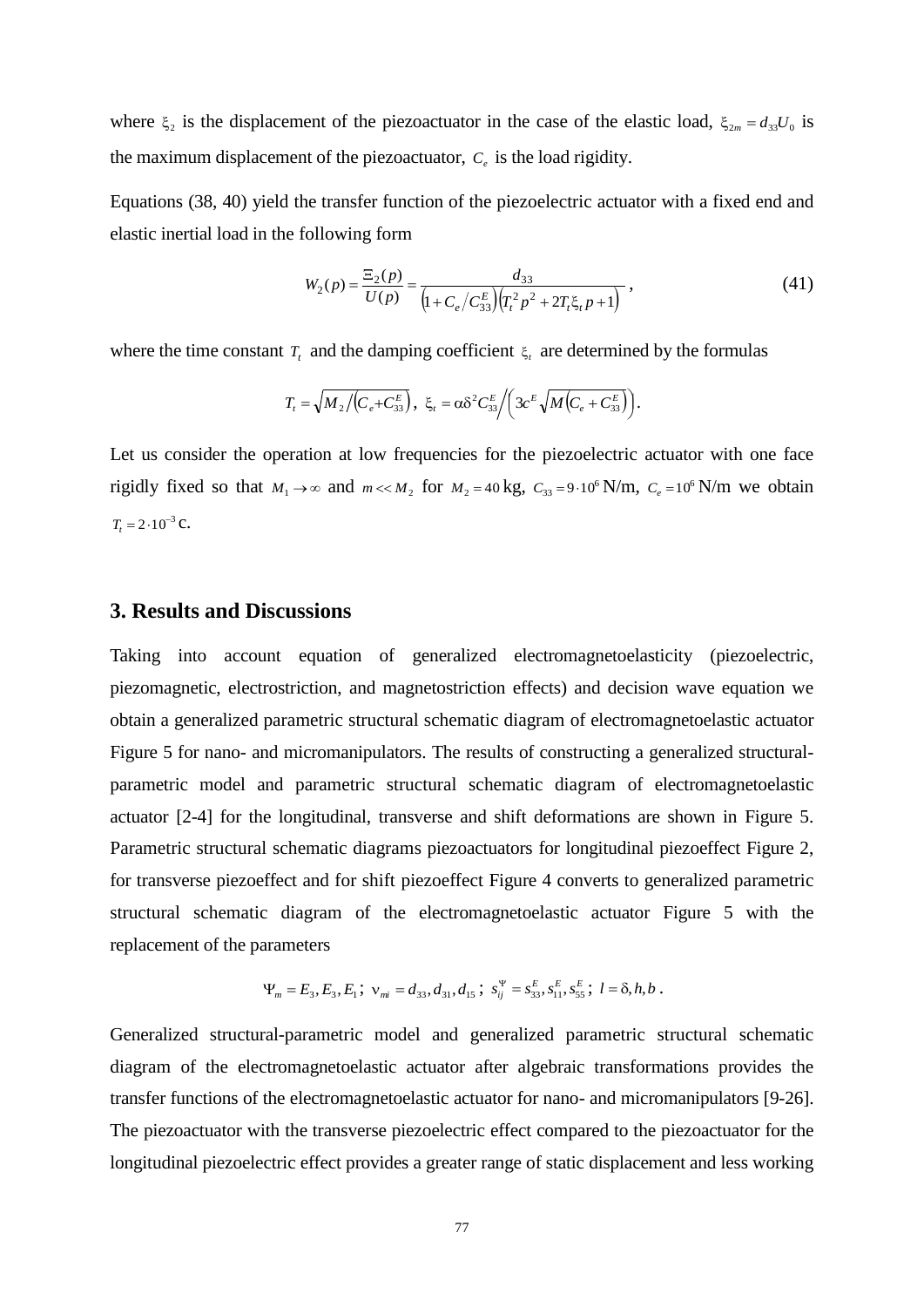force. The magnetostriction actuators provides a greater range of static working forces [24-26].

Using the solutions of the wave equation of the electromagnetoelastic actuator and taking into account the features of the deformations along the coordinate axes, it is possible to construct the generalized structural-parametric model, generalized parametric structural schematic diagram and the transfer functions of the electromagnetoelastic actuator for nano- and micromanipulators.

## **4. Conclusions**

Thus, using the obtained solutions of the wave equation and taking into account the features of the deformations along the coordinate axes, it is possible to construct the generalized structural-parametric model and parametric structural schematic diagram of the electromagnetoelastic actuator for nano- and micromanipulators and to describe its dynamic and static properties with allowance for the physical properties, the external load during its operation as a part of the the mechatronic system.

The transfer functions and the parametric structural schematic diagrams of the piezoactuators for the transverse, longitudinal and shift piezoelectric effects are obtained from structural parametric models of the piezoactuators for nano- and micromanipulators of the mechatronic systems.

### **References:**

- [1] Uchino, K. (1997) Piezoelectric actuator and ultrasonic motors. Boston, MA: Kluwer Academic Publisher, 347 p.
- [2] Afonin, S.M. (2006) Solution of the wave equation for the control of an elecromagnetoelastic transduser. *Doklady mathematics*, 73, 2, 307-313, doi:10.1134/S1064562406020402.
- [3] Afonin, S.M. (2008) Structural parametric model of a piezoelectric nanodisplacement transduser. *Doklady physics*, 53, 3, 137-143, doi:10.1134/S1028335808030063.
- [4] Afonin, S.M. (2014) Stability of strain control systems of nano-and microdisplacement piezotransducers. *Mechanics of solids*, 49, 2, 196-207, doi:10.3103/S0025654414020095.
- [5] Yang, Y., Tang, L. (2009) Equivalent circuit modeling of piezoelectric energy harvesters, *Journal of intelligent material systems and structures*, 20, 18, 2223-2235.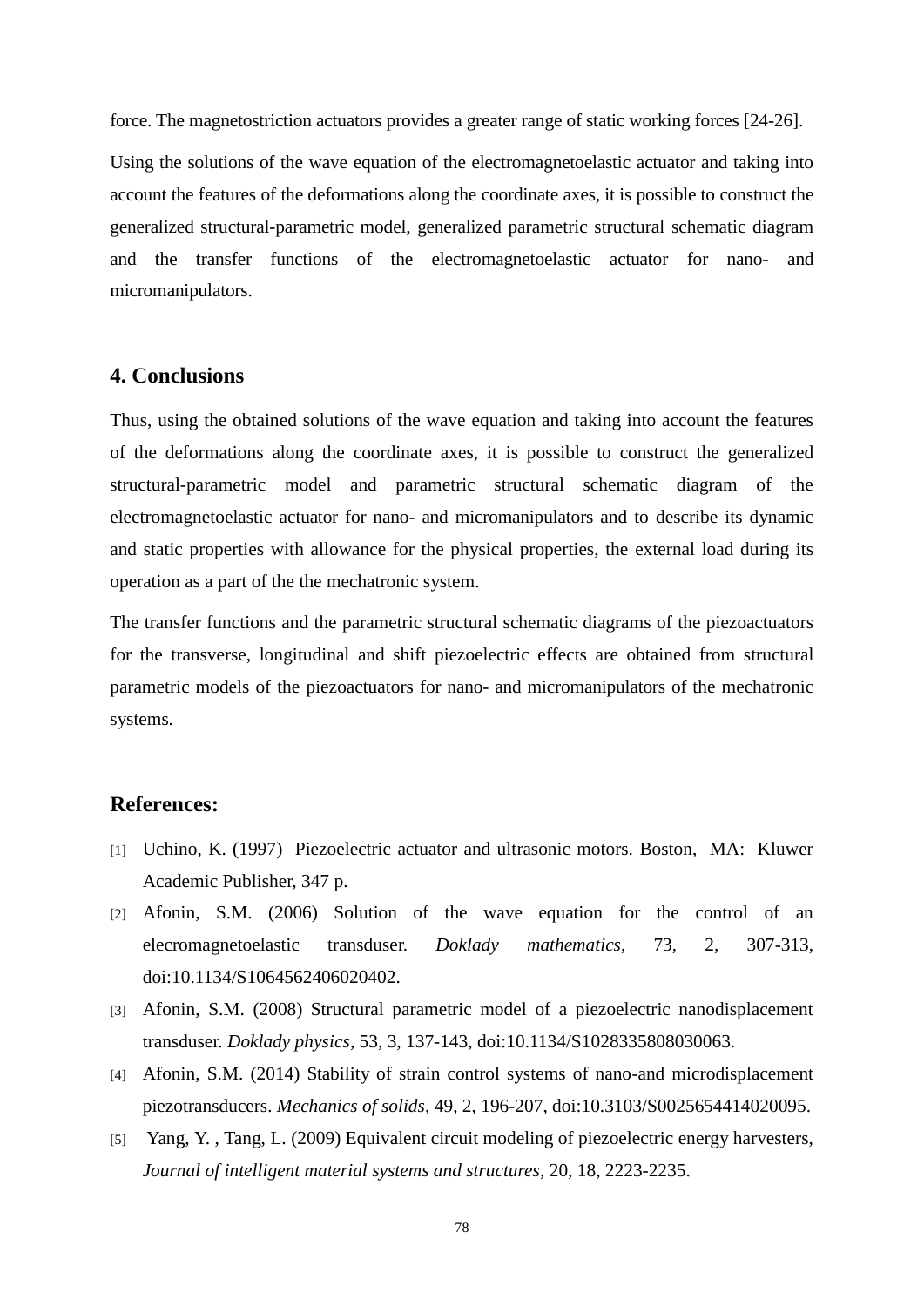- [6] Cady, W.G. (1946) Piezoelectricity an introduction to the theory and applications of electromechancial phenomena in crystals. New York, London: McGraw-Hill Book Company, 806 p.
- [7] Physical Acoustics: Principles and Methods. (1964) Vol.1. Part A. Methods and Devices. Ed.: W. Mason. New York: Academic Press. 515 p.
- [8] Zwillinger, D. (1989) Handbook of Differential Equations. Boston: Academic Press. 673 p.
- [9] Afonin, S.M. (2015) Structural-parametric model and transfer functions of electroelastic actuator for nano- and microdisplacement, Chapter 9 in *Piezoelectrics and Nanomaterials: Fundamentals, Developments and Applications*. Ed. I.A. Parinov. New York: Nova Science. pp. 225-242.
- [10] Afonin, S.M. (2005) Generalized parametric structural model of a compound elecromagnetoelastic transduser. *Doklady physics*, 50, 2, 77-82, doi:10.1134/1.1881716.
- [11] Afonin, S.M. (2015) Optimal control of a multilayer submicromanipulator with a longitudinal piezo effect. *Russian engineering research*, 35, 12, 907-910, doi:10.3103/S1068798X15120035.
- [12] Afonin, S.M. (2002) Parametric structural diagram of a piezoelectric converter. *Mechanics of solids*, 37, 6, 85-91.
- [13] Afonin, S.M. (2003) Deformation, fracture, and mechanical characteristics of a compound piezoelectric transducer. *Mechanics of solids*, 38, 6, 78-82.
- [14] Afonin, S.M. (2004) Parametric block diagram and transfer functions of a composite piezoelectric transducer. *Mechanics of solids*, 39, 4, 119-127.
- [15] Afonin, S.M. (2007) Elastic compliances and mechanical and adjusting characteristics of composite piezoelectric transducers. *Mechanics of solids*, 42, 1, 43-49, doi:10.3103/S0025654407010062.
- [16] Afonin, S.M. (2009) Static and dynamic characteristics of a multy-layer electroelastic solid. *Mechanics of solids*, 44, 6, 935-950, doi:10.3103/S0025654409060119.
- [17] Afonin, S.M. (2010) Design static and dynamic characteristics of a piezoelectric nanomicrotransducers. *Mechanics of solids*, 45, 1, 123-132, doi:10.3103/S0025654410010152.
- [18] Afonin, S.M. (2001) Structural-parametric model of nanometer-resolution piezomotor. *Russian engineering research*, 21, 5, 42-50.
- [19] Afonin, S.M. (2002) Parametric structure of composite nanometric piezomotor. *Russian engineering research*, 22, 12, 9-24.